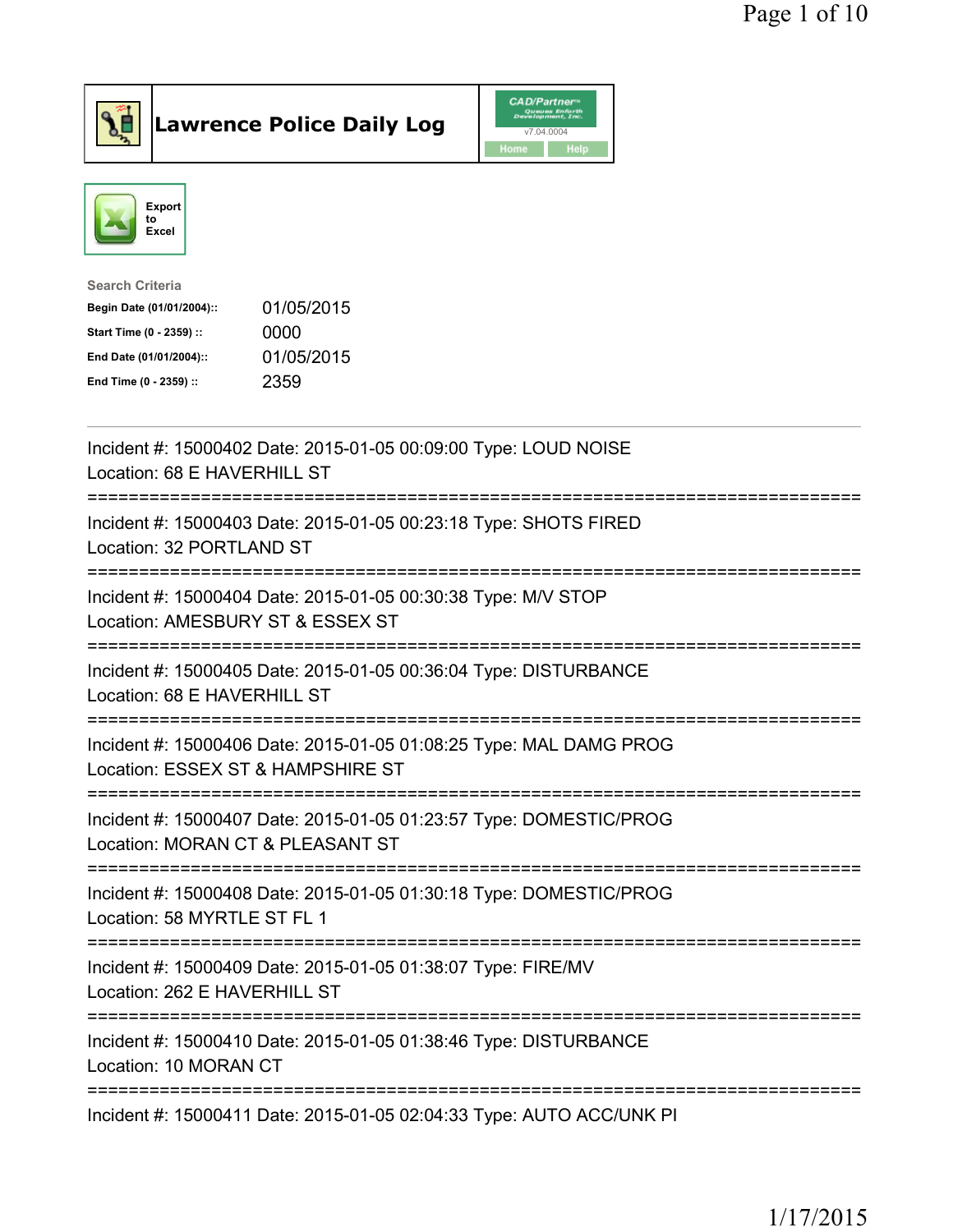Location: 189 PARK ST =========================================================================== Incident #: 15000412 Date: 2015-01-05 02:15:34 Type: NOISE ORD Location: 318 LAWRENCE ST FL 1 =========================================================================== Incident #: 15000413 Date: 2015-01-05 02:28:46 Type: ALARM/BURG Location: WEATHERBEE / 75 NEWTON ST =========================================================================== Incident #: 15000414 Date: 2015-01-05 03:30:45 Type: HOME INVASION Location: 120 HIGH ST =========================================================================== Incident #: 15000415 Date: 2015-01-05 04:08:54 Type: ALARM/BURG Location: VONKAMECKE / 84 WALNUT ST =========================================================================== Incident #: 15000416 Date: 2015-01-05 04:59:37 Type: ALARM/BURG Location: PECK CO / 50 SHEPARD ST =========================================================================== Incident #: 15000417 Date: 2015-01-05 06:53:46 Type: ALARM/BURG Location: LORENZO RESIDENCE / 243 SALEM ST =========================================================================== Incident #: 15000418 Date: 2015-01-05 06:54:07 Type: ALARMS Location: 208 BROADWAY =========================================================================== Incident #: 15000419 Date: 2015-01-05 07:04:39 Type: ALARM/BURG Location: CONSTANZA MARKET / 271 LAWRENCE ST =========================================================================== Incident #: 15000420 Date: 2015-01-05 07:19:43 Type: GENERAL SERV Location: ANDOVER ST & PARKER ST =========================================================================== Incident #: 15000421 Date: 2015-01-05 07:23:48 Type: ALARM/BURG Location: CARONS PACKAGING / 239 BROADWAY =========================================================================== Incident #: 15000422 Date: 2015-01-05 07:24:14 Type: MAL DAMAGE Location: 283 LOWELL ST =========================================================================== Incident #: 15000423 Date: 2015-01-05 07:34:38 Type: DISTURBANCE Location: 60 BODWELL ST =========================================================================== Incident #: 15000424 Date: 2015-01-05 07:43:17 Type: AUTO ACC/NO PI Location: CANAL ST & UNION ST =========================================================================== Incident #: 15000425 Date: 2015-01-05 07:58:49 Type: SUS PERS/MV Location: 47 E PLEASANT ST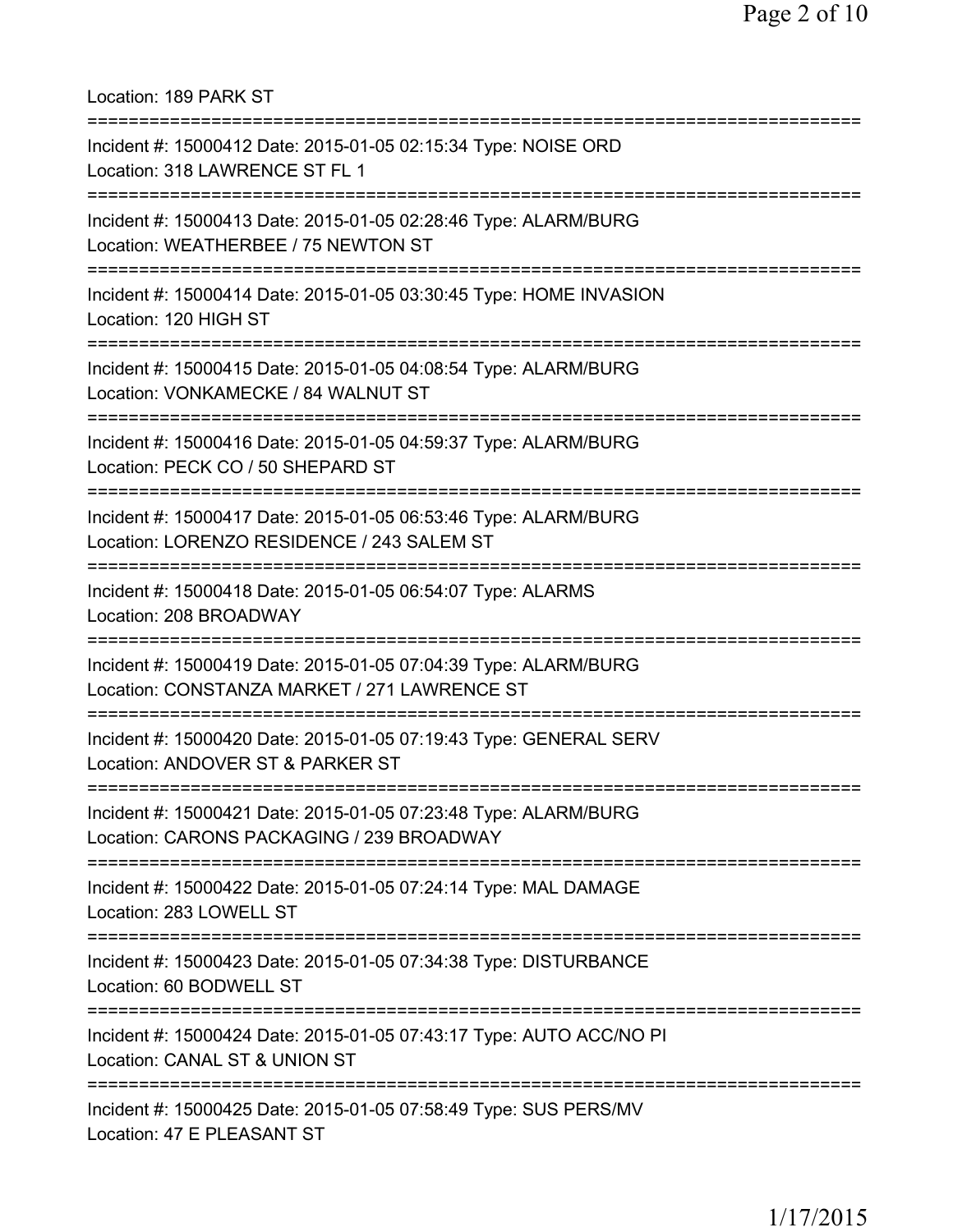| Incident #: 15000426 Date: 2015-01-05 08:19:38 Type: B&E/MV/PAST<br>Location: 6 LEXINGTON ST                                                                                    |
|---------------------------------------------------------------------------------------------------------------------------------------------------------------------------------|
| Incident #: 15000427 Date: 2015-01-05 08:37:17 Type: SUS PERS/MV<br>Location: LAWLOR SCHOOL / 4 LEXINGTON ST                                                                    |
| Incident #: 15000428 Date: 2015-01-05 09:12:59 Type: UNKNOWN PROB<br>Location: PARKING LOT / 2 MUSEUM SQ                                                                        |
| Incident #: 15000429 Date: 2015-01-05 09:16:46 Type: INVESTIGATION<br>Location: 305 ESSEX ST                                                                                    |
| Incident #: 15000430 Date: 2015-01-05 09:24:36 Type: INVESTIGATION<br>Location: 118 PHILLIPS ST #2                                                                              |
| Incident #: 15000431 Date: 2015-01-05 09:48:08 Type: PARK & WALK<br>Location: 300 CANAL ST                                                                                      |
| ==================================<br>Incident #: 15000432 Date: 2015-01-05 09:50:54 Type: LOST PROPERTY<br><b>Location: 11 LAWRENCE ST</b><br>================================ |
| Incident #: 15000433 Date: 2015-01-05 09:52:00 Type: PARK & WALK<br>Location: BROADWAY & HAVERHILL ST                                                                           |
| Incident #: 15000435 Date: 2015-01-05 09:54:35 Type: LOST PROPERTY<br>Location: 96 OXFORD ST                                                                                    |
| Incident #: 15000434 Date: 2015-01-05 09:55:18 Type: PARK & WALK<br>Location: S UNION ST & SPRINGFIELD ST                                                                       |
| Incident #: 15000436 Date: 2015-01-05 10:02:18 Type: WARRANT SERVE<br>Location: 2 APPLETON ST                                                                                   |
| Incident #: 15000437 Date: 2015-01-05 10:05:49 Type: SPECIAL CHECK<br>Location: MCDONALDS / 50 BROADWAY                                                                         |
| Incident #: 15000438 Date: 2015-01-05 10:07:39 Type: ALARM/BURG<br>Location: 523 ANDOVER ST #1                                                                                  |
| Incident #: 15000439 Date: 2015-01-05 10:09:05 Type: 209A/SERVE<br>Location: 9 EASTON ST FL 2                                                                                   |
|                                                                                                                                                                                 |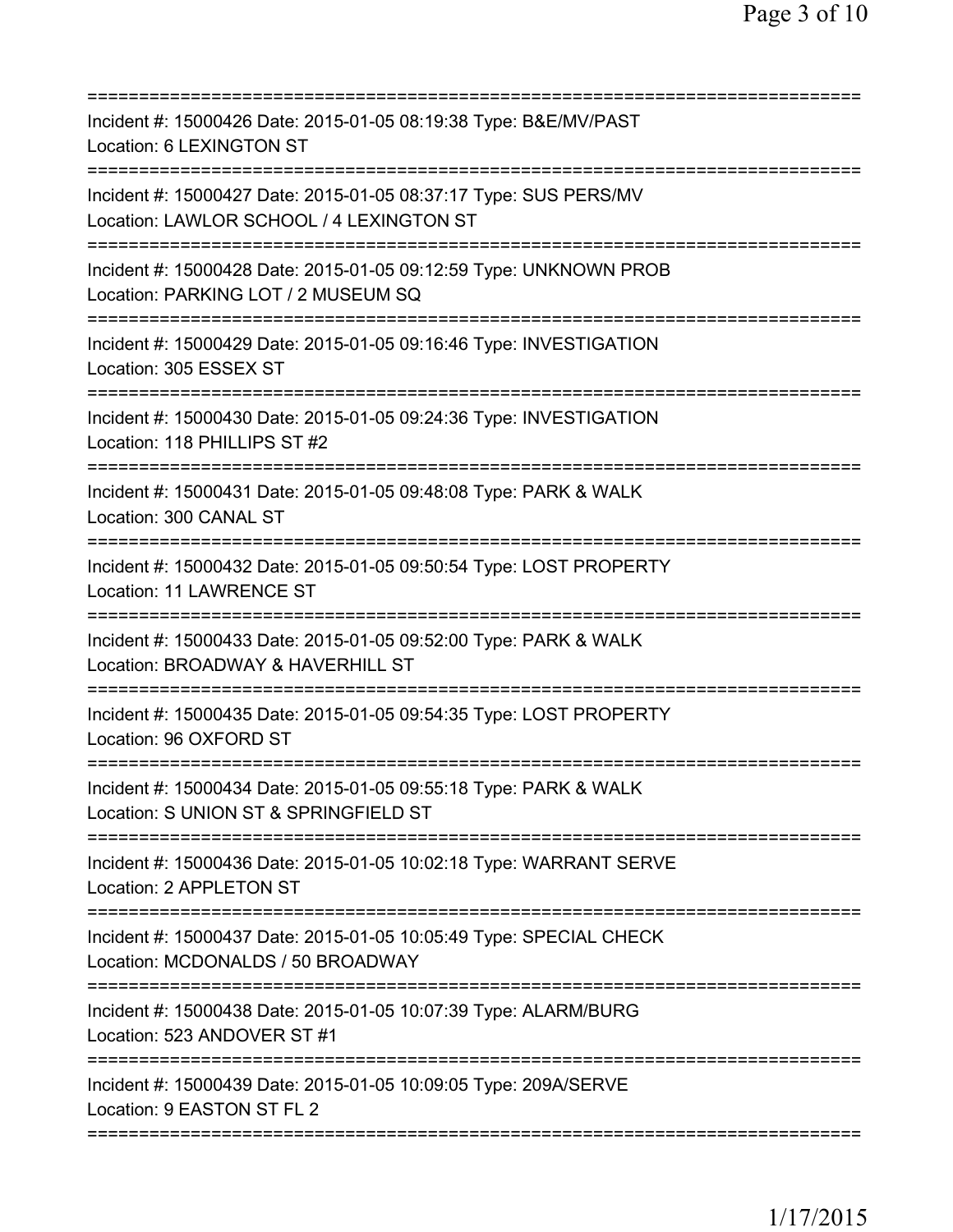| Incident #: 15000440 Date: 2015-01-05 10:11:00 Type: PARK & WALK<br>Location: BROADWAY & HAVERHILL ST                           |
|---------------------------------------------------------------------------------------------------------------------------------|
| Incident #: 15000441 Date: 2015-01-05 10:12:44 Type: AUTO ACC/NO PI<br>Location: BROADWAY & CANAL ST                            |
| Incident #: 15000442 Date: 2015-01-05 10:13:20 Type: MAL DAMAGE<br>Location: 150 SARATOGA ST                                    |
| Incident #: 15000443 Date: 2015-01-05 10:13:46 Type: INVESTIGATION<br>Location: 85 COLUMBUS AV #2                               |
| Incident #: 15000444 Date: 2015-01-05 10:21:47 Type: ALARM/BURG<br>Location: 357 BROADWAY<br>=================================  |
| Incident #: 15000445 Date: 2015-01-05 10:23:14 Type: 209A/SERVE<br>Location: 172 EVERETT ST<br>=============================    |
| Incident #: 15000446 Date: 2015-01-05 10:26:12 Type: 209A/SERVE<br>Location: 160 BUTLER ST<br>================================= |
| Incident #: 15000447 Date: 2015-01-05 10:30:10 Type: 209A/SERVE<br>Location: 26 KINGSTON ST                                     |
| ==============<br>Incident #: 15000448 Date: 2015-01-05 10:31:38 Type: 209A/SERVE<br>Location: 73 BYRON AV                      |
| Incident #: 15000449 Date: 2015-01-05 10:40:29 Type: 209A/SERVE<br>Location: 9 INMAN ST                                         |
| Incident #: 15000450 Date: 2015-01-05 10:42:59 Type: 209A/SERVE<br>Location: 22 SCHOOL ST                                       |
| Incident #: 15000451 Date: 2015-01-05 10:51:10 Type: STOL/MV/PAS<br>Location: 41 BERKELEY ST                                    |
| Incident #: 15000452 Date: 2015-01-05 10:52:17 Type: M/V STOP<br>Location: E HAVERHILL ST & HAMILTON ST                         |
| Incident #: 15000453 Date: 2015-01-05 11:02:45 Type: PARK & WALK<br>Location: S UNION ST                                        |
| Incident #: 15000454 Date: 2015-01-05 11:21:02 Type: WARRANT SERVE                                                              |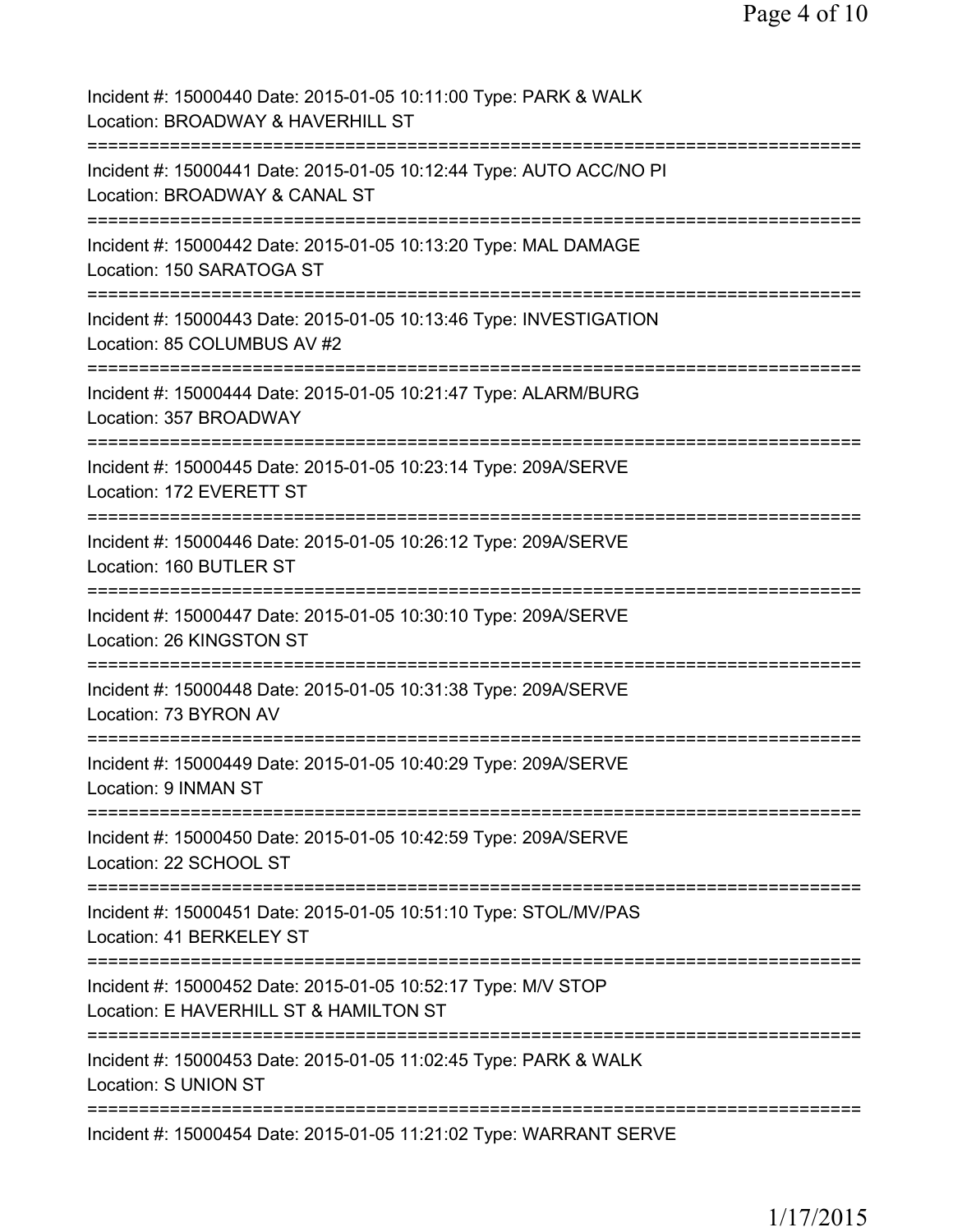Location: 113 S UNION ST =========================================================================== Incident #: 15000455 Date: 2015-01-05 11:24:28 Type: M/V STOP Location: BROADWAY & CROSS ST =========================================================================== Incident #: 15000456 Date: 2015-01-05 11:24:58 Type: SELECTIVE ENF Location: SYLVESTER ST =========================================================================== Incident #: 15000457 Date: 2015-01-05 11:32:27 Type: STOL/MV/PAS Location: 53 WOODLAND ST =========================================================================== Incident #: 15000458 Date: 2015-01-05 11:49:20 Type: B&E/PAST Location: 253 FARNHAM ST =========================================================================== Incident #: 15000459 Date: 2015-01-05 11:56:38 Type: M/V STOP Location: LOWELL ST & RIVERSIDE DR =========================================================================== Incident #: 15000460 Date: 2015-01-05 12:11:36 Type: M/V STOP Location: HAVERHILL ST & WEST ST =========================================================================== Incident #: 15000461 Date: 2015-01-05 12:34:29 Type: M/V STOP Location: BRADFORD ST & FRANKLIN ST =========================================================================== Incident #: 15000462 Date: 2015-01-05 12:39:01 Type: A&B PAST Location: 335 SALEM ST #D =========================================================================== Incident #: 15000463 Date: 2015-01-05 12:46:11 Type: M/V STOP Location: BROADWAY & HAVERHILL ST =========================================================================== Incident #: 15000464 Date: 2015-01-05 12:51:17 Type: M/V STOP Location: 383 CHESTNUT ST =========================================================================== Incident #: 15000465 Date: 2015-01-05 13:06:01 Type: 209A/SERVE Location: 42 SPRINGFIELD ST =========================================================================== Incident #: 15000466 Date: 2015-01-05 13:06:50 Type: PARK & WALK Location: 205 BROADWAY =========================================================================== Incident #: 15000467 Date: 2015-01-05 13:07:06 Type: SUS PERS/MV Location: 2 INMAN ST =========================================================================== Incident #: 15000468 Date: 2015-01-05 13:18:51 Type: 209A/SERVE Location: 133 OSGOOD ST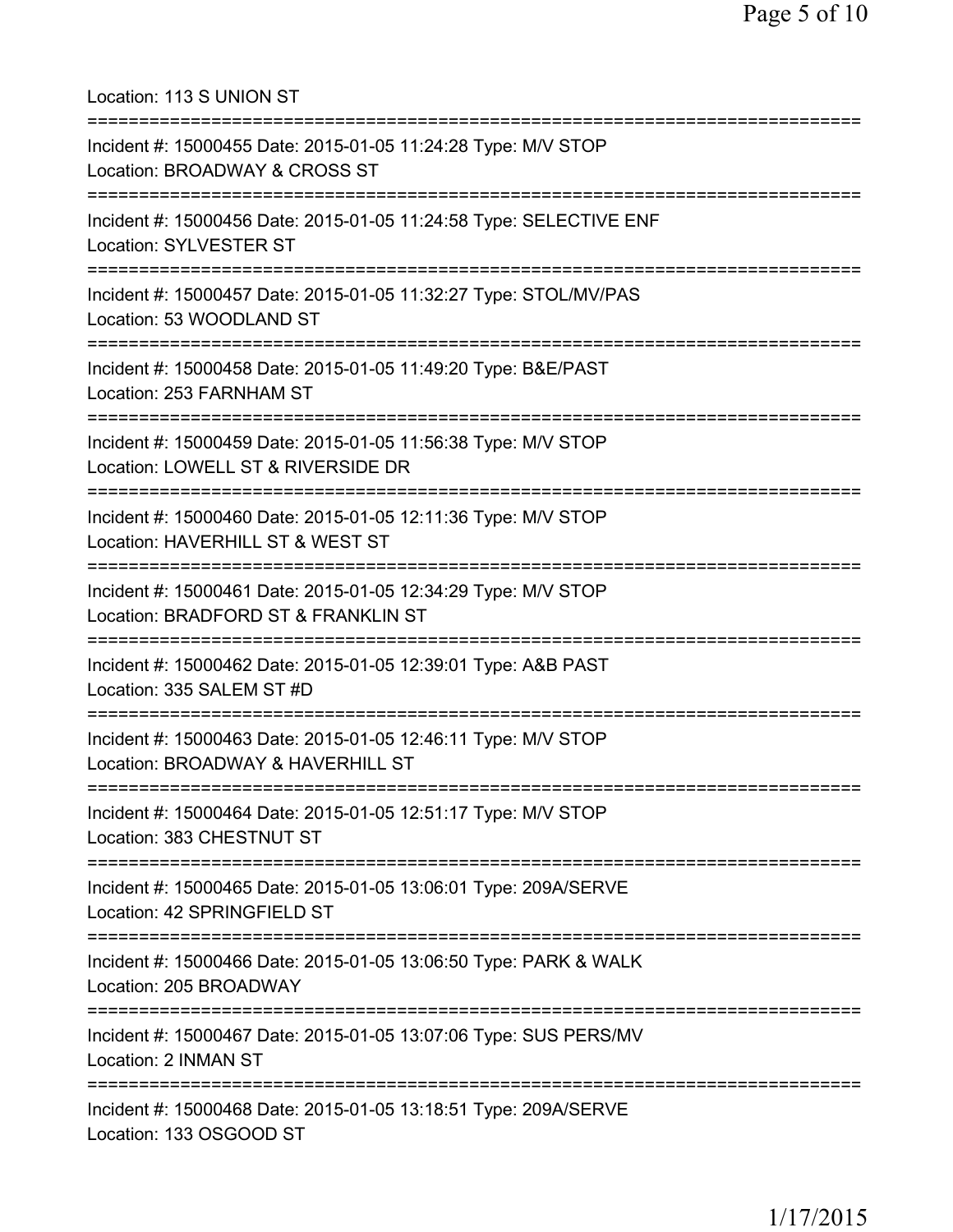| Incident #: 15000469 Date: 2015-01-05 13:20:53 Type: M/V STOP<br>Location: EMBANKMENT RD & ESSEX ST<br>=======================        |
|---------------------------------------------------------------------------------------------------------------------------------------|
| Incident #: 15000470 Date: 2015-01-05 13:23:42 Type: WARRANT SERVE<br>Location: ARLINGTON ST & EXCHANGE ST                            |
| Incident #: 15000471 Date: 2015-01-05 13:33:25 Type: LOCKOUT<br>Location: 31 CHICKERING ST                                            |
| Incident #: 15000472 Date: 2015-01-05 13:56:15 Type: M/V STOP<br>Location: 57 EVERETT ST                                              |
| Incident #: 15000473 Date: 2015-01-05 13:59:45 Type: ANIMAL COMPL<br>Location: 83 SPRUCE ST FL 3                                      |
| Incident #: 15000474 Date: 2015-01-05 14:00:48 Type: PARK & WALK<br>Location: BROADWAY & HAVERHILL ST<br>=======================      |
| Incident #: 15000475 Date: 2015-01-05 14:01:21 Type: AUTO ACC/NO PI<br>Location: 73 WINTHROP AV                                       |
| Incident #: 15000476 Date: 2015-01-05 14:04:10 Type: M/V STOP<br>Location: EVERETT ST & TEWKSBURY ST<br>===========================   |
| Incident #: 15000477 Date: 2015-01-05 14:04:31 Type: LOST PROPERTY<br>Location: 193 BRUCE ST                                          |
| Incident #: 15000478 Date: 2015-01-05 14:11:02 Type: VANDALISM<br>Location: LAFORD MANUFACTURING / 43 MERRIMACK ST                    |
| Incident #: 15000480 Date: 2015-01-05 14:12:37 Type: GENERAL SERV<br>Location: 272 S BROADWAY                                         |
| Incident #: 15000479 Date: 2015-01-05 14:12:59 Type: LARCENY/PAST<br>Location: 18 FRANKLIN ST                                         |
| Incident #: 15000481 Date: 2015-01-05 14:20:50 Type: M/V STOP<br>Location: BELKNAP ST & COOLIDGE ST                                   |
| ===============================<br>Incident #: 15000482 Date: 2015-01-05 14:27:24 Type: M/V STOP<br>Location: EVERETT ST & PACKARD ST |
|                                                                                                                                       |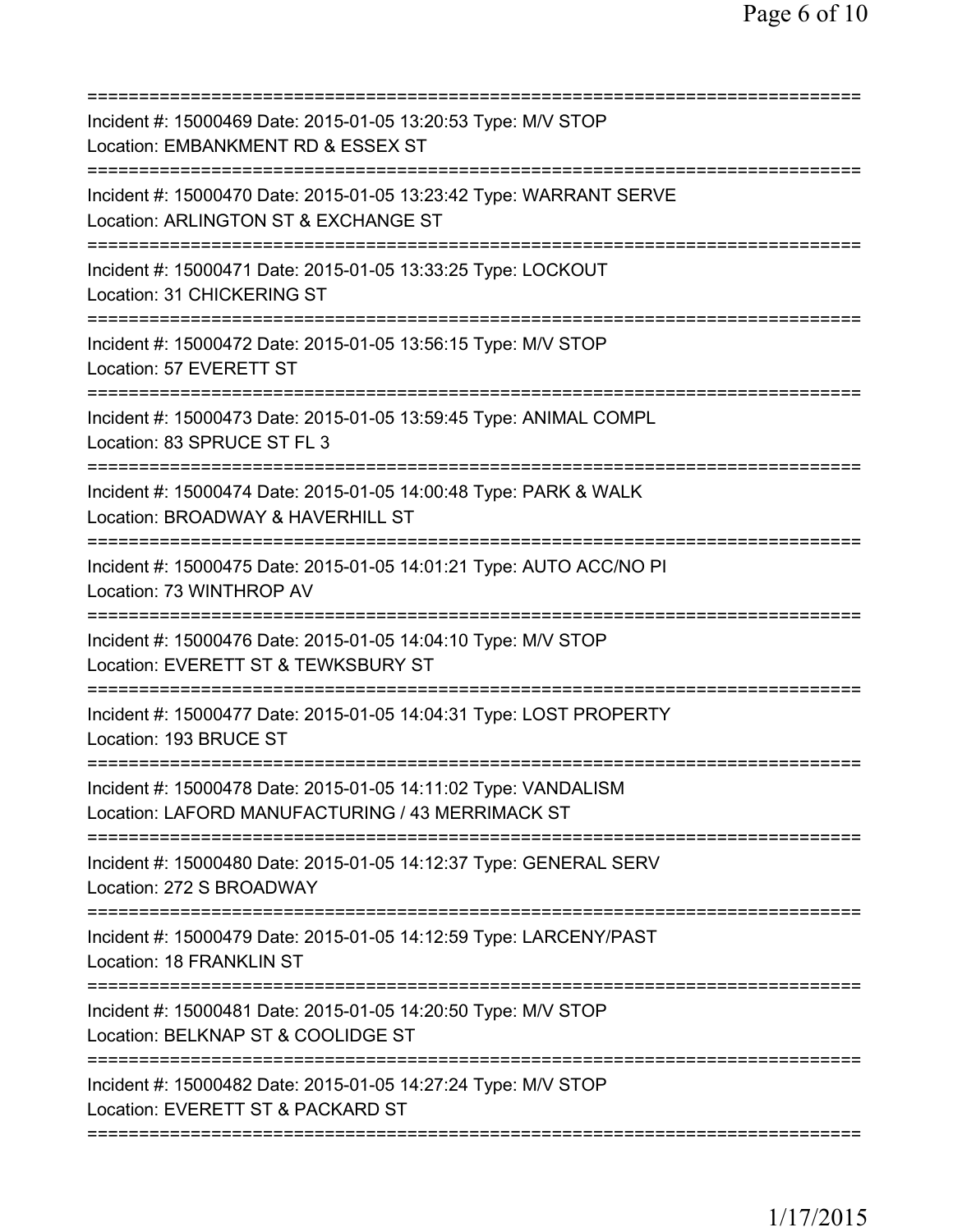| Incident #: 15000483 Date: 2015-01-05 14:33:09 Type: MEDIC SUPPORT<br>Location: 108 NEWBURY ST #103                                        |
|--------------------------------------------------------------------------------------------------------------------------------------------|
| Incident #: 15000484 Date: 2015-01-05 14:33:55 Type: SUS PERS/MV<br>Location: CARLETON ST & FALLON ST                                      |
| Incident #: 15000485 Date: 2015-01-05 14:40:23 Type: SHOPLIFTING<br>Location: 700 ESSEX ST                                                 |
| Incident #: 15000486 Date: 2015-01-05 15:08:03 Type: M/V STOP<br>Location: JACKSON ST& GARDBER ST                                          |
| Incident #: 15000487 Date: 2015-01-05 15:14:07 Type: M/V STOP<br>Location: EVERETT ST & PACKARD ST<br>=====================<br>=========== |
| Incident #: 15000488 Date: 2015-01-05 15:18:45 Type: M/V STOP<br>Location: JACKSON ST & JACKSON CT<br>:=============                       |
| Incident #: 15000489 Date: 2015-01-05 15:29:56 Type: B&E/PROG<br>Location: 29 STATE ST                                                     |
| Incident #: 15000490 Date: 2015-01-05 15:33:49 Type: WIRE DOWN<br>Location: 48 SMITH ST                                                    |
| Incident #: 15000491 Date: 2015-01-05 15:36:14 Type: CK WELL BEING<br>Location: 609 COMMON ST                                              |
| Incident #: 15000492 Date: 2015-01-05 15:46:40 Type: DRUG VIO<br><b>Location: MARSTON ST</b>                                               |
| Incident #: 15000493 Date: 2015-01-05 15:50:06 Type: 911 HANG UP<br>Location: 132 S UNION ST                                               |
| Incident #: 15000494 Date: 2015-01-05 15:51:14 Type: KEEP PEACE<br>Location: 26 KINGSTON ST                                                |
| Incident #: 15000495 Date: 2015-01-05 16:03:25 Type: MEDIC SUPPORT<br>Location: 600 COMMON ST<br>======================================    |
| Incident #: 15000496 Date: 2015-01-05 16:09:21 Type: M/V STOP<br>Location: CAMBRIDGE ST & WINTHROP AV                                      |
| Incident #: 15000497 Date: 2015-01-05 16:20:40 Type: M/V STOP                                                                              |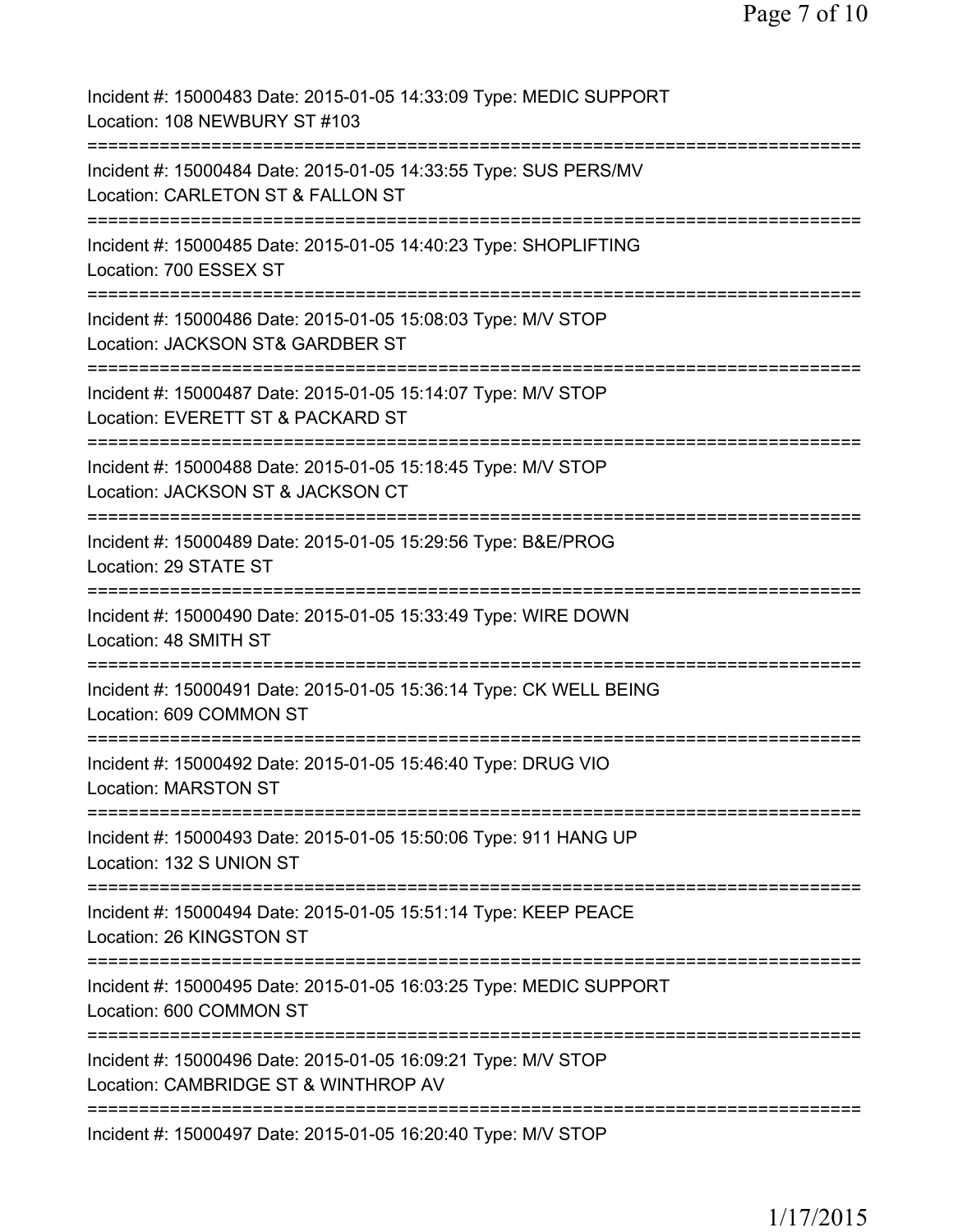| Location: BROADWAY & HAVERHILL ST<br>=======================                                                                                           |
|--------------------------------------------------------------------------------------------------------------------------------------------------------|
| Incident #: 15000498 Date: 2015-01-05 16:27:23 Type: NOISE ORD<br>Location: 7 FOREST ST #REAR FL 2ND                                                   |
| Incident #: 15000500 Date: 2015-01-05 17:26:55 Type: HIT & RUN M/V<br>Location: E HAVERHILL ST & PROSPECT ST<br>====================================== |
| Incident #: 15000499 Date: 2015-01-05 17:29:11 Type: SHOTS FIRED<br>Location: EVERETT ST & ROWE ST<br>;===============================                 |
| Incident #: 15000501 Date: 2015-01-05 17:30:10 Type: UNKNOWN PROB<br>Location: 284 LAWRENCE ST                                                         |
| Incident #: 15000502 Date: 2015-01-05 17:42:32 Type: ALARM/BURG<br>Location: 50 PLEASANT ST                                                            |
| Incident #: 15000503 Date: 2015-01-05 17:46:04 Type: STOL/MV/PAS<br>Location: 277 BROADWAY                                                             |
| Incident #: 15000504 Date: 2015-01-05 17:48:17 Type: KEEP PEACE<br>Location: 345 LOWELL ST                                                             |
| Incident #: 15000505 Date: 2015-01-05 17:56:30 Type: MV/BLOCKING<br>Location: 378 HAVERHILL ST                                                         |
| Incident #: 15000506 Date: 2015-01-05 18:05:39 Type: SUS PERS/MV<br>Location: 67 WOODLAND ST                                                           |
| Incident #: 15000507 Date: 2015-01-05 18:43:05 Type: M/V STOP<br>Location: ARLINGTON ST & BROADWAY                                                     |
| Incident #: 15000508 Date: 2015-01-05 18:48:36 Type: SUS PERS/MV<br>Location: 88 BRADFORD ST                                                           |
| Incident #: 15000509 Date: 2015-01-05 18:56:24 Type: ALARM/BURG<br>Location: 26 FLORENCE ST #2                                                         |
| =====================================<br>Incident #: 15000510 Date: 2015-01-05 19:02:48 Type: ALARM/BURG<br>Location: STAR PARKING / 2 LAWRENCE ST     |
| Incident #: 15000511 Date: 2015-01-05 19:06:02 Type: M/V STOP<br>Location: CURRANT HILL RD                                                             |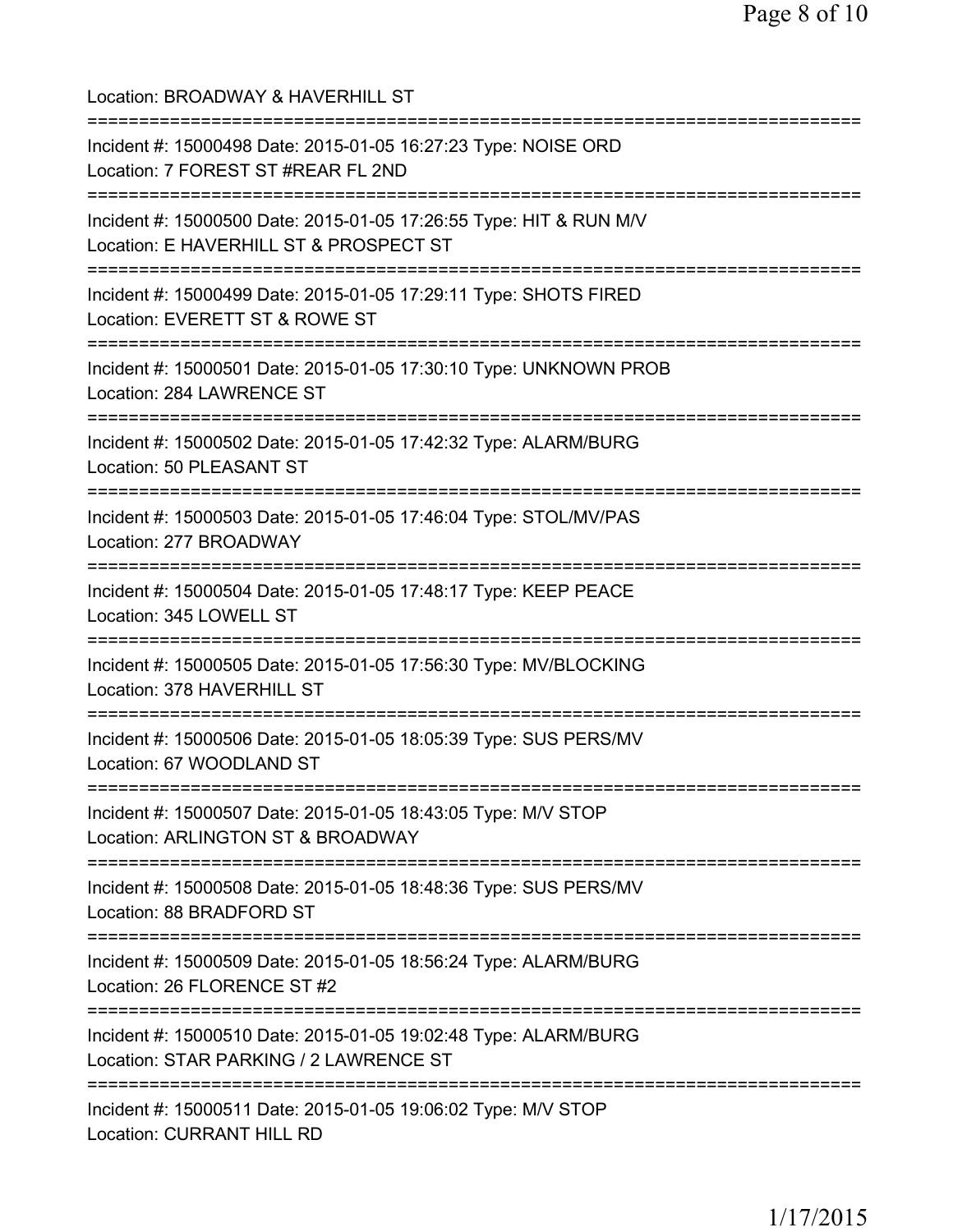| Incident #: 15000512 Date: 2015-01-05 19:49:03 Type: SUS PERS/MV<br>Location: DAYBREAK SHELTER / 19 WINTER ST                  |
|--------------------------------------------------------------------------------------------------------------------------------|
| Incident #: 15000513 Date: 2015-01-05 20:08:54 Type: SUS PERS/MV<br>Location: 49 EXCHANGE ST                                   |
| Incident #: 15000514 Date: 2015-01-05 20:11:32 Type: M/V STOP<br><b>Location: CURRANT HILL RD</b>                              |
| Incident #: 15000515 Date: 2015-01-05 20:15:57 Type: PARK & WALK<br>Location: BRADFORD ST & BROADWAY                           |
| Incident #: 15000516 Date: 2015-01-05 20:30:08 Type: ALARM/BURG<br>Location: 112 ARLINGTON ST                                  |
| :=================================<br>Incident #: 15000517 Date: 2015-01-05 20:31:01 Type: ALARM/BURG<br>Location: 60 ALLEN ST |
| <u> :=============================</u><br>Incident #: 15000518 Date: 2015-01-05 20:33:26 Type: ALARMS<br>Location: 134 WEST ST |
| Incident #: 15000519 Date: 2015-01-05 21:10:51 Type: ALARMS<br>Location: 176 S UNION ST                                        |
| Incident #: 15000520 Date: 2015-01-05 21:11:36 Type: UNKNOWN PROB<br>Location: 352 HAMPSHIRE ST                                |
| Incident #: 15000521 Date: 2015-01-05 21:34:09 Type: M/V STOP<br>Location: JORDAN ST & WATER ST                                |
| Incident #: 15000523 Date: 2015-01-05 21:50:09 Type: LARCENY/PAST<br>Location: 246 JACKSON ST                                  |
| Incident #: 15000522 Date: 2015-01-05 21:50:30 Type: MV/BLOCKING<br>Location: 550 LOWELL ST                                    |
| Incident #: 15000524 Date: 2015-01-05 22:19:07 Type: M/V STOP<br>Location: 1 PARKER ST                                         |
| Incident #: 15000525 Date: 2015-01-05 22:19:23 Type: TOW OF M/V<br>Location: 550 LOWELL ST                                     |
|                                                                                                                                |